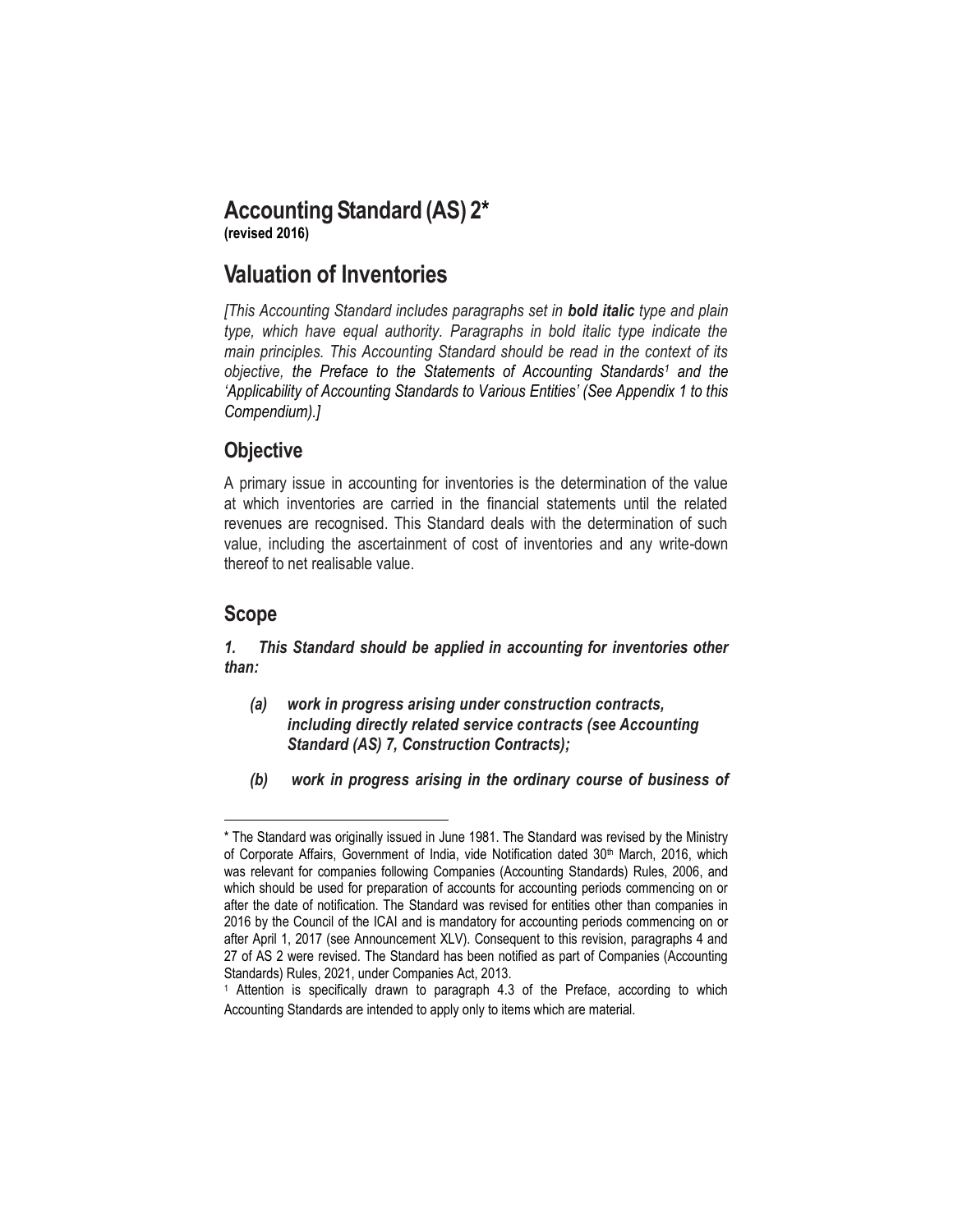**46** *AS 2 (revised 2016)*

*service providers;*

- *(c) shares, debentures and other financial instruments held as stock-in-trade; and*
- *(d) producers' inventories of livestock, agricultural and forest products, and mineral oils, ores and gases to the extent that they are measured at net realisable value in accordance with well established practices in those industries.*

2. The inventories referred to in paragraph 1(d) are measured at net realisable value at certain stages of production. This occurs, for example, when agricultural crops have been harvested or mineral oils, ores and gases have been extracted and sale is assured under a forward contract or a government guarantee, or when a homogenous market exists and there is a negligible risk of failure to sell. These inventories are excluded from the scope of this Standard.

# **Definitions**

*3. The following terms are used in this Standard with the meanings specified:*

- *3.1. Inventories are assets:*
	- *(a) held for sale in the ordinary course of business;*
	- *(b) in the process of production for such sale; or*
	- *(c) in the form of materials or supplies to be consumed in the production process or in the rendering of services.*

*3.2. Net realisable value is the estimated selling price in the ordinary course of business less the estimated costs of completion and the estimated costs necessary to make the sale.*

4 Inventories encompass goods purchased and held for resale, for example, merchandise purchased by a retailer and held for resale, computer software held for resale, or land and other property held for resale. Inventories also encompass finished goods produced, or work in progress being produced, by the enterprise and include materials, maintenance supplies, consumables and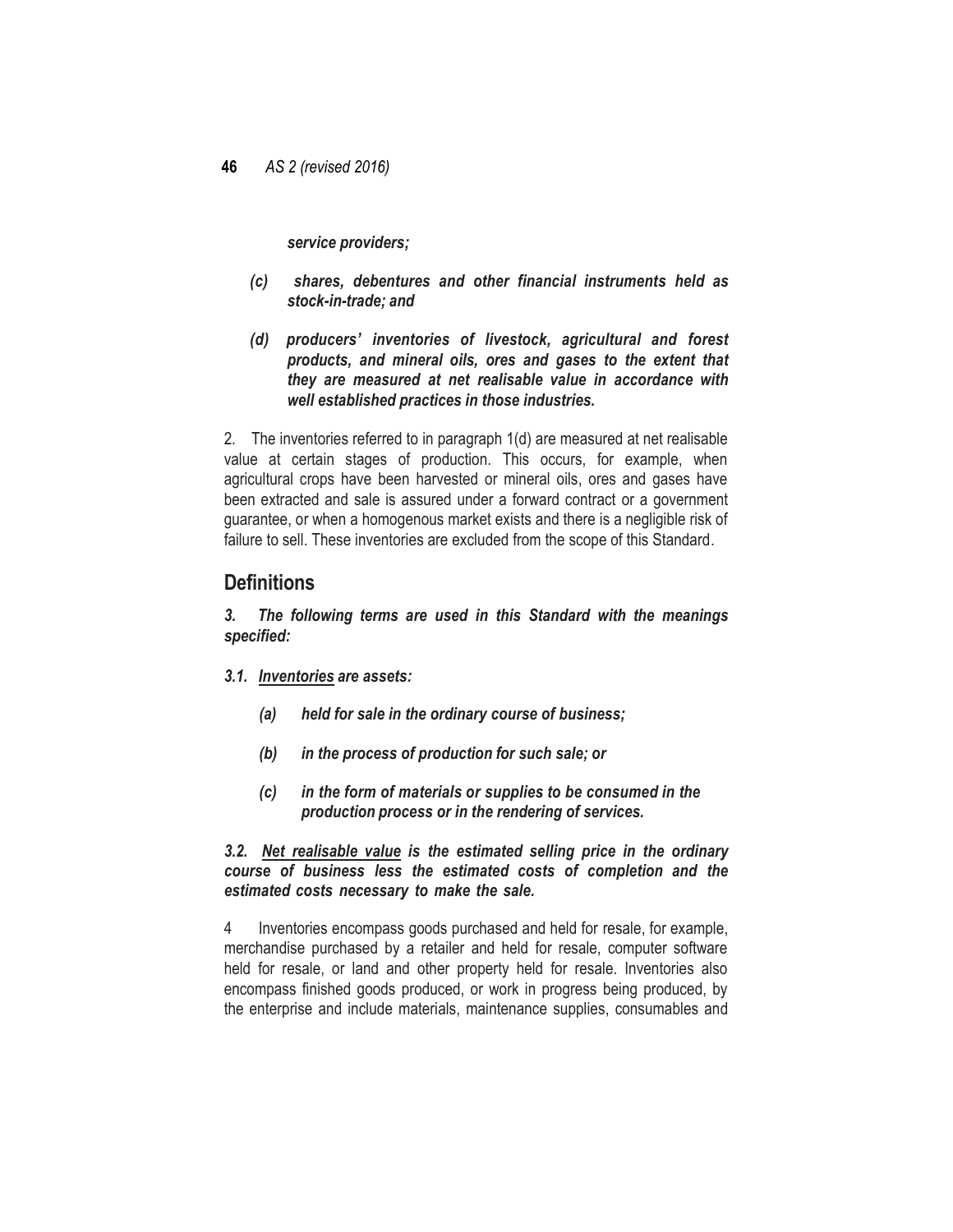loose tools awaiting use in the production process. Inventories do not include spare parts, servicing equipment and standby equipment which meet the definition of property, plant and equipment as per AS 10, *Property, Plant and Equipment*. Such items are accounted for in accordance with Accounting Standard (AS) 10, *Property, Plant and Equipment*.

# **Measurement of Inventories**

*5. Inventories should be valued at the lower of cost and net realisable value.*

# **Cost of Inventories**

*6. The cost of inventories should comprise all costs of purchase, costs of conversion and other costs incurred in bringing the inventories to their present location and condition.*

# **Costs of Purchase**

7. The costs of purchase consist of the purchase price including duties and taxes (other than those subsequently recoverable by the enterprise from the taxing authorities), freight inwards and other expenditure directly attributable to the acquisition. Trade discounts, rebates, duty drawbacks and other similar items are deducted in determining the costs of purchase.

# **Costs of Conversion**

8. The costs of conversion of inventories include costs directly related to the units of production, such as direct labour. They also include a systematic allocation of fixed and variable production overheads that are incurred in converting materials into finished goods. Fixed production overheads are those indirect costs of production that remain relatively constant regardless of the volume of production, such as depreciation and maintenance of factory buildings and the cost of factory management and administration. Variable production overheads are those indirect costs of production that vary directly, or nearly directly, with the volume of production, such as indirect materials and indirect labour.

9. The allocation of fixed production overheads for the purpose of their inclusion in the costs of conversion is based on the normal capacity of the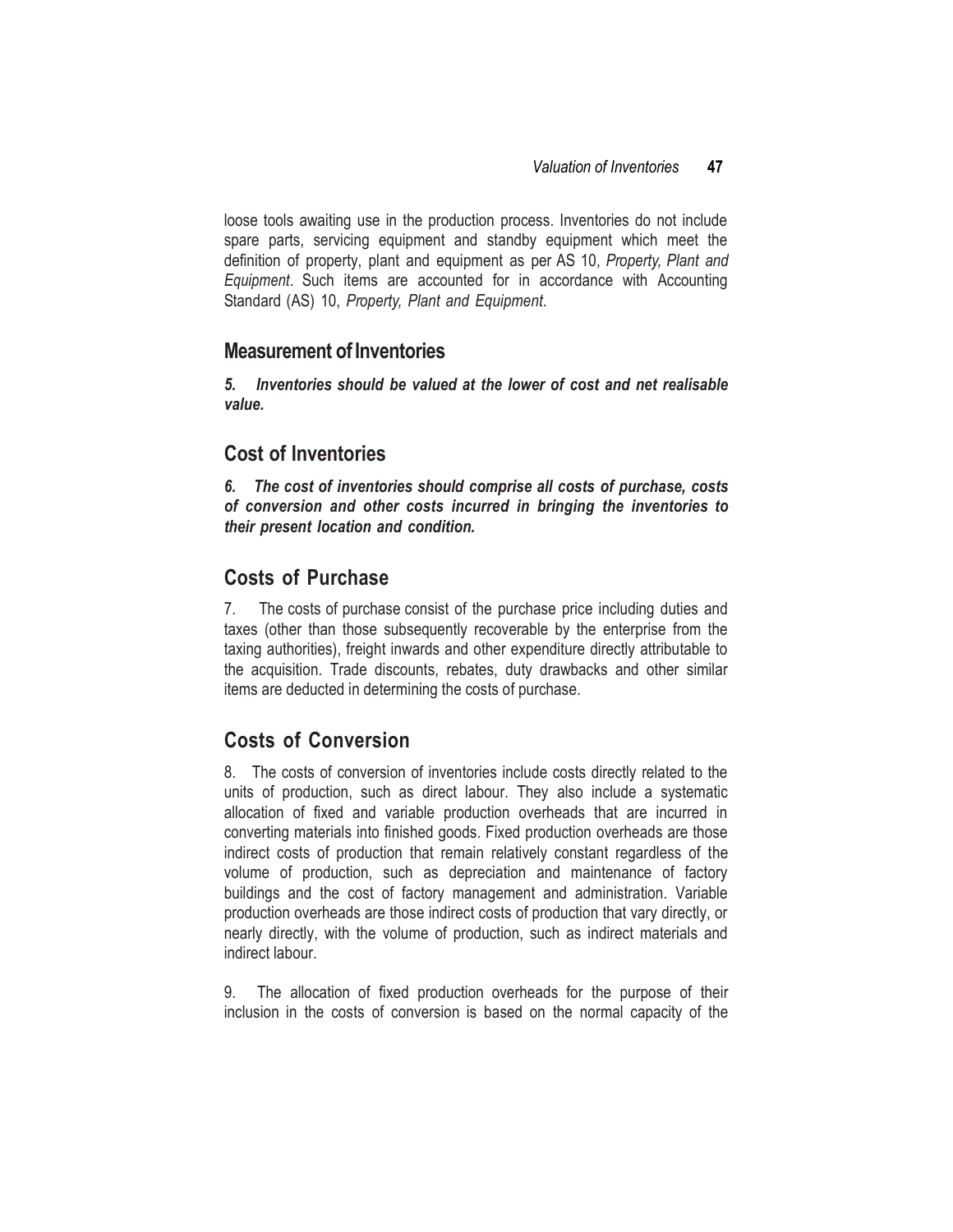#### **48** *AS 2 (revised 2016)*

production facilities. Normal capacity is the production expected to be achieved on an average over a number of periods or seasons under normal circumstances, taking into account the loss of capacity resulting from planned maintenance. The actual level of production may be used if it approximates normal capacity. The amount of fixed production overheads allocated to each unit of production is not increased as a consequence of low production or idle plant. Unallocated overheads are recognised as an expense in the period in which they are incurred. In periods of abnormally high production, the amount of fixed production overheads allocated to each unit of production is decreased so that inventories are not measured above cost. Variable production overheads are assigned to each unit of production on the basis of the actual use of the production facilities.

10. A production process may result in more than one product being produced simultaneously. This is the case, for example, when joint products are produced or when there is a main product and a by-product. When the costs of conversion of each product are not separately identifiable, they are allocated between the products on a rational and consistent basis. The allocation may be based, for example, on the relative sales value of each product either at the stage in the production process when the products become separately identifiable, or at the completion of production. Most by-products as well as scrap or waste materials, by their nature, are immaterial. When this is the case, they are often measured at net realisable value and this value is deducted from the cost of the main product. As a result, the carrying amount of the main product is not materially different from its cost.

# **Other Costs**

11. Other costs are included in the cost of inventories only to the extent that they are incurred in bringing the inventories to their present location and condition. For example, it may be appropriate to include overheads other than production overheads or the costs of designing products for specific customers in the cost of inventories.

12. Interest and other borrowing costs are usually considered as not relating to bringing the inventories to their present location and condition and are, therefore, usually not included in the cost of inventories.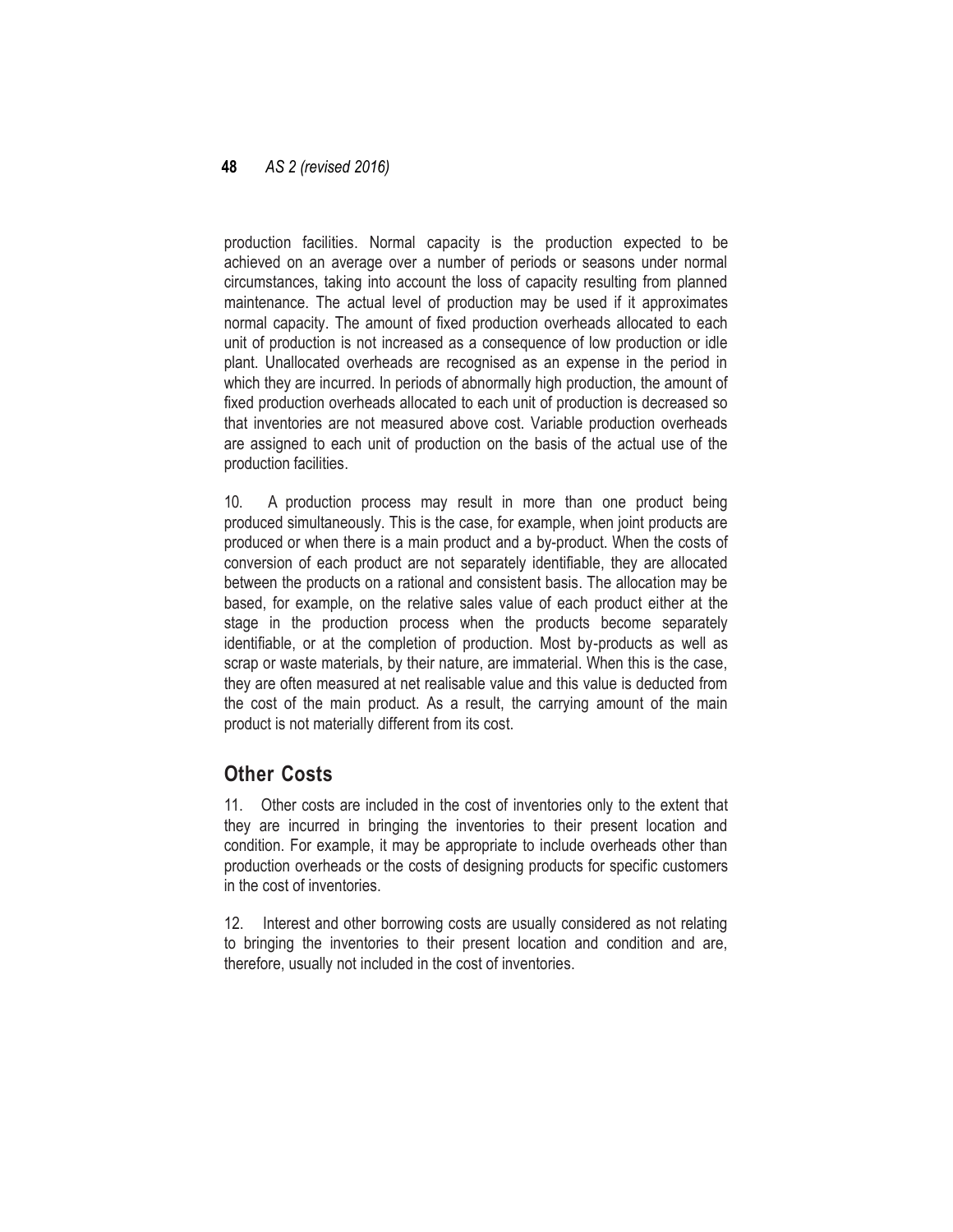# **Exclusions from the Cost of Inventories**

13. In determining the cost of inventories in accordance with paragraph 6, it is appropriate to exclude certain costs and recognise them as expenses in the period in which they are incurred. Examples of such costs are:

- (a) abnormal amounts of wasted materials, labour, or other production costs;
- (b) storage costs, unless those costs are necessary in the production process prior to a further production stage;
- (c) administrative overheads that do not contribute to bringing the inventories to their present location and condition; and
- (d) selling and distribution costs.

# **Cost Formulas**

*14. The cost of inventories of items that are not ordinarily interchangeable and goods or services produced and segregated for specific projects should be assigned by specific identification of their individual costs.*

15. Specific identification of cost means that specific costs are attributed to identified items of inventory. This is an appropriate treatment for items that are segregated for a specific project, regardless of whether they have been purchased or produced. However, when there are large numbers of items of inventory which are ordinarily interchangeable, specific identification of costs is inappropriate since, in such circumstances, an enterprise could obtain predetermined effects on the net profit or loss for the period by selecting a particular method of ascertaining the items that remain in inventories.

*16. The cost of inventories, other than those dealt with in paragraph 14, should be assigned by using the first-in, first-out (FIFO), or weighted average cost formula. The formula used should reflect the fairest possible approximation to the cost incurred in bringing the items of inventory to their present location and condition.*

17. A variety of cost formulas is used to determine the cost of inventories other than those for which specific identification of individual costs is appropriate. The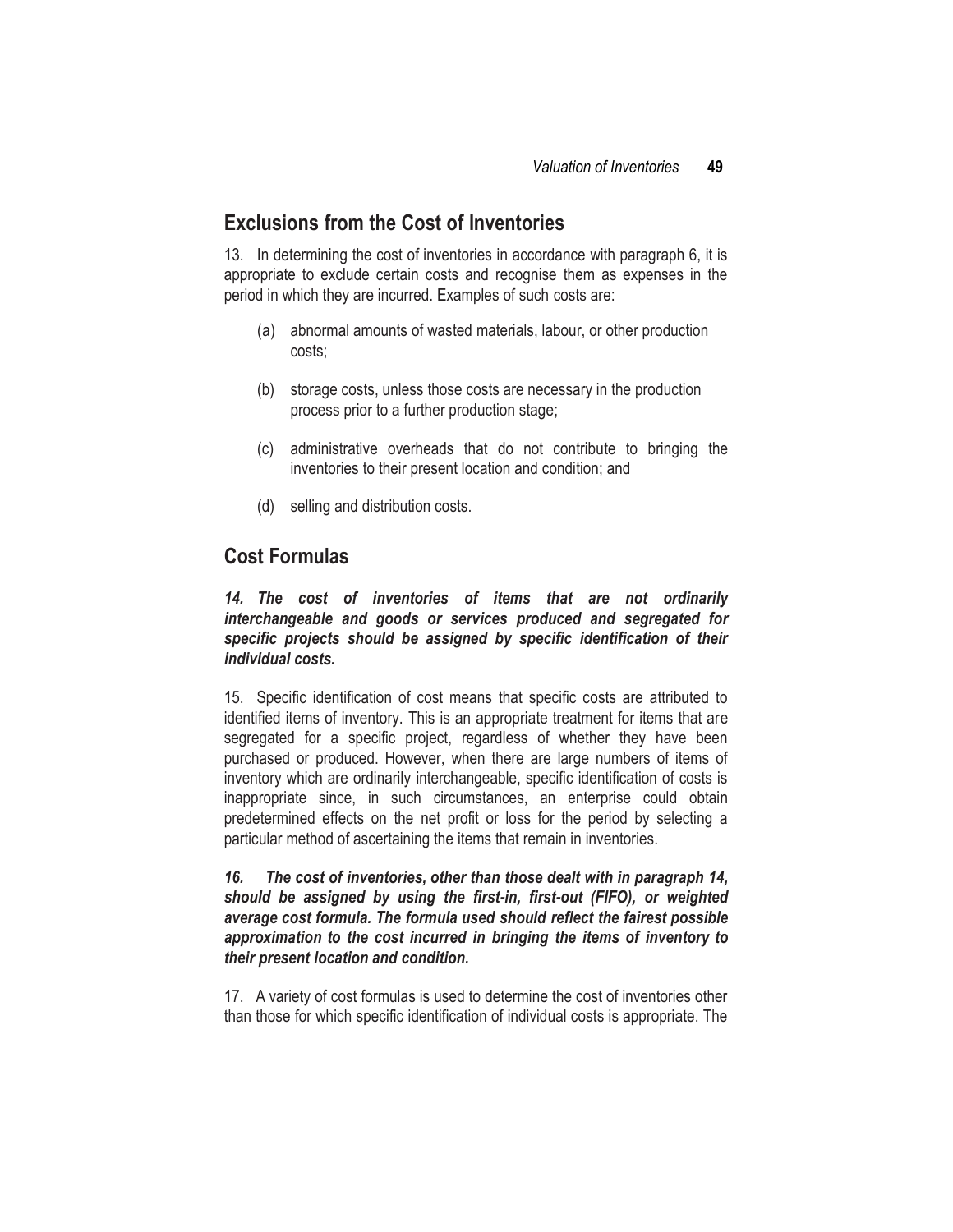#### **50** *AS 2 (revised 2016)*

formula used in determining the cost of an item of inventory needs to be selected with a view to providing the fairest possible approximation to the cost incurred in bringing the item to its present location and condition. The FIFO formula assumes that the items of inventory which were purchased or produced first are consumed or sold first, and consequently the items remaining in inventory at the end of the period are those most recently purchased or produced. Under the weighted average cost formula, the cost of each item is determined from the weighted average of the cost of similar items at the beginning of a period and the cost of similar items purchased or produced during the period. The average may be calculated on a periodic basis, or as each additional shipment is received, depending upon the circumstances of the enterprise.

### **Techniques for the Measurement of Cost**

18. Techniques for the measurement of the cost of inventories, such as the standard cost method or the retail method, may be used for convenience if the results approximate the actual cost. Standard costs take into account normal levels of consumption of materials and supplies, labour, efficiency and capacity utilisation. They are regularly reviewed and, if necessary, revised in the light of current conditions.

19. The retail method is often used in the retail trade for measuring inventories of large numbers of rapidly changing items that have similar margins and for which it is impracticable to use other costing methods. The cost of the inventory is determined by reducing from the sales value of the inventory the appropriate percentage gross margin. The percentage used takes into consideration inventory which has been marked down to below its original selling price. An average percentage for each retail department is often used.

# **Net Realisable Value**

20. The cost of inventories may not be recoverable if those inventories are damaged, if they have become wholly or partially obsolete, or if their selling prices have declined. The cost of inventories may also not be recoverable if the estimated costs of completion or the estimated costs necessary to make the sale have increased. The practice of writing down inventories below cost to net realisable value is consistent with the view that assets should not be carried in excess of amounts expected to be realised from their sale or use.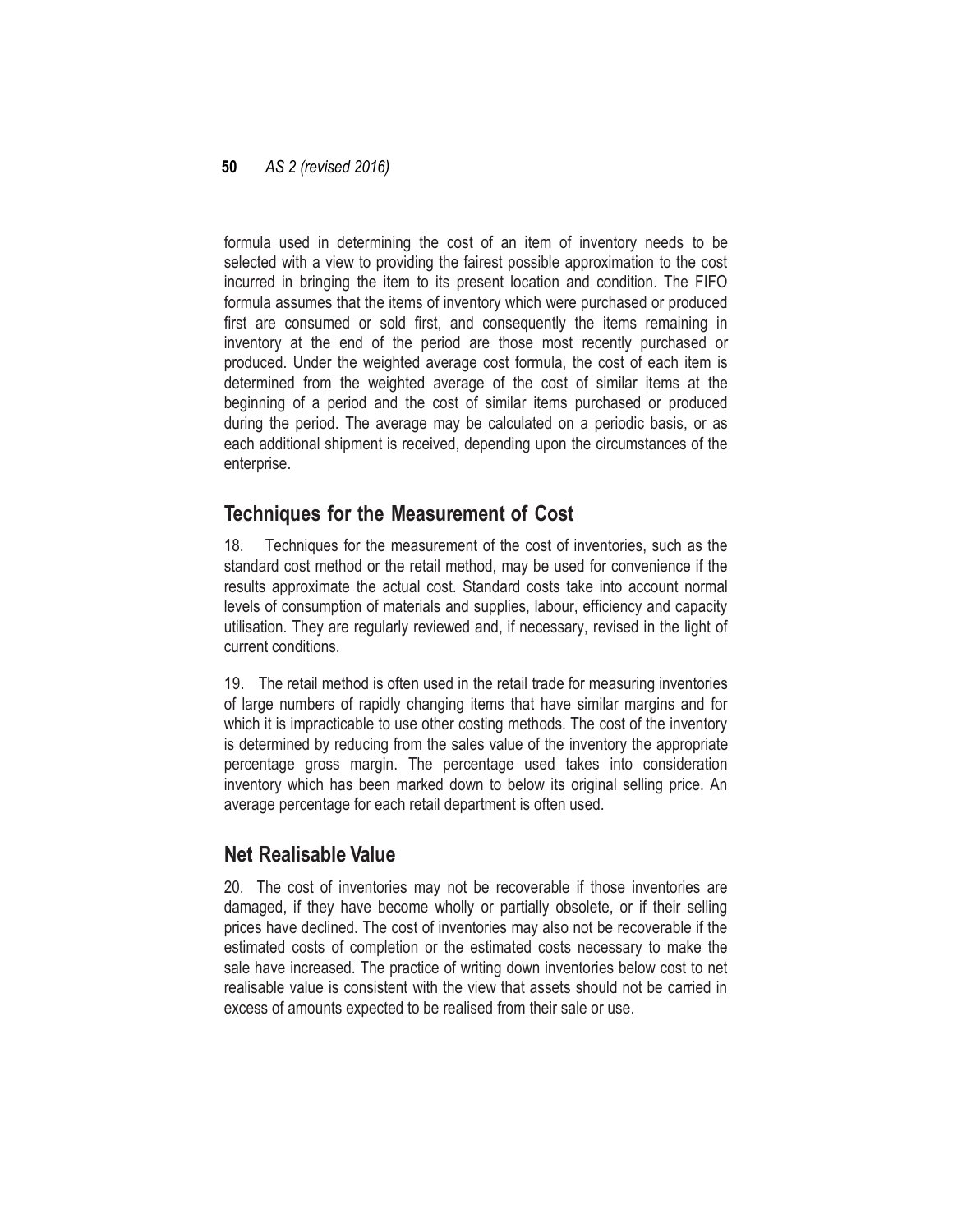21. Inventories are usually written down to net realisable value on an item-byitem basis. In some circumstances, however, it may be appropriate to group similar or related items. This may be the case with items of inventory relating to the same product line that have similar purposes or end uses and are produced and marketed in the same geographical area and cannot be practicably evaluated separately from other items in that product line. It is not appropriate to write down inventories based on a classification of inventory, for example, finished goods, or all the inventories in a particular business segment.

22. Estimates of net realisable value are based on the most reliable evidence available at the time the estimates are made as to the amount the inventories are expected to realise. These estimates take into consideration fluctuations of price or cost directly relating to events occurring after the balance sheet date to the extent that such events confirm the conditions existing at the balance sheet date.

23. Estimates of net realisable value also take into consideration the purpose for which the inventory is held. For example, the net realisable value of the quantity of inventory held to satisfy firm sales or service contracts is based on the contract price. If the sales contracts are for less than the inventory quantities held, the net realisable value of the excess inventory is based on general selling prices. Contingent losses on firm sales contracts in excess of inventory quantities held and contingent losses on firm purchase contracts are dealt with in accordance with the principles enunciated in Accounting Standard (AS) 4, *Contingencies and Events Occurring After the Balance Sheet Date*<sup>2</sup> .

24. Materials and other supplies held for use in the production of inventories are not written down below cost if the finished products in which they will be incorporated are expected to be sold at or above cost. However, when there has been a decline in the price of materials and it is estimated that the cost of the finished products will exceed net realisable value, the materials are written down to net realisable value. In such circumstances, the replacement cost of the materials may be the best available measure of their net realisable value.

25. An assessment is made of net realisable value as at each balance sheet date.

 $\overline{\phantom{a}}$ 

<sup>2</sup> All paragraphs of AS 4 that deal with contingencies are applicable only to the extent not covered by other Accounting Standards prescribed by the Central Government. For example, the impairment of financial assets such as impairment of receivables (commonly known as provision for bad and doubtful debts) is governed by AS 4.